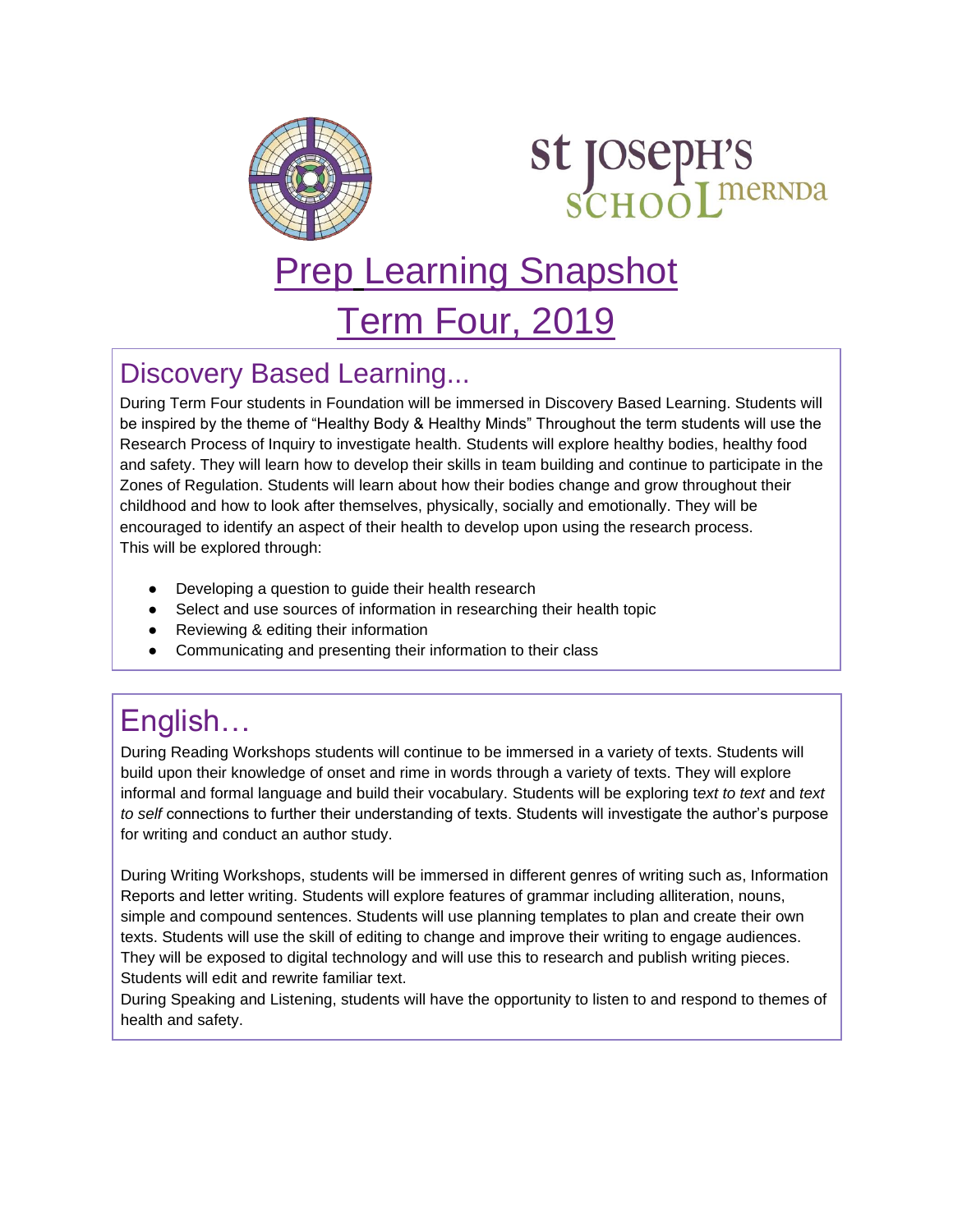#### Mathematics…

During Mathematics Workshops, students will continue to count backwards and forwards from a range of starting points. They will be given opportunities to use their knowledge of Subtraction in practical situations. Students will model fair sharing to develop Money and finance skills.

They will collection of data and represent it in different ways. Students will explore probability and use language such as impossible, likely, unlikely. Students will also revise the topics of graphing and addition.

#### Religious Education…

Students will examine Scripture stories, such as The Sower and The Seed and will have opportunities to connect to the concept of growth. They will explore the big ideas of: How can we help build the kingdom of God here on earth?

How can I flourish in my faith and help others to flourish?

Students will investigate the religious aspects associated with Advent and the Infancy Narrative (Christmas story), and investigate the role that Mary and Joseph had in waiting for the birth of Jesus. Students will interpret the message of the story and relate it to their lives. Students will consider choices made particularly around Christmas time and how these affect others.

#### Visual Arts…

During Term 4, students in Foundation will be given the opportunity to respond to visual artworks and consider where and why people make visual artworks. They will identify how design elements such as line, shape, colour or texture are used. Students will play with and investigate the skills, techniques and processes of textiles, in particular, creating artworks using the weaving process. They will also explore lines as threads and create shapes in fabrics by cutting then putting these textiles together to create pictures. Students will also create artworks in response to the season of Advent and Christmas.

### Performing Arts…

Through Dance, Music and Drama, students will explore movement possibilities in response to varied cultural stories and performances.They will embark on an imaginary journey, flying on our 'magic carpet', imitating and extending the ideas presented by the performers. Students will be encouraged to take responsibility for safe dance practice such as being aware of self, others and boundaries in our designated dance space. They will develop movement memory through copying and mirroring short structured sequences and be prompted to ask questions to explore how ideas have been communicated. Students will talk about the stories, characters and situations they have experienced and retell using their bodies and voices. With continued support, they will build confidence, articulate their learning and respond to constructive feedback from Learning Advisors and peers.